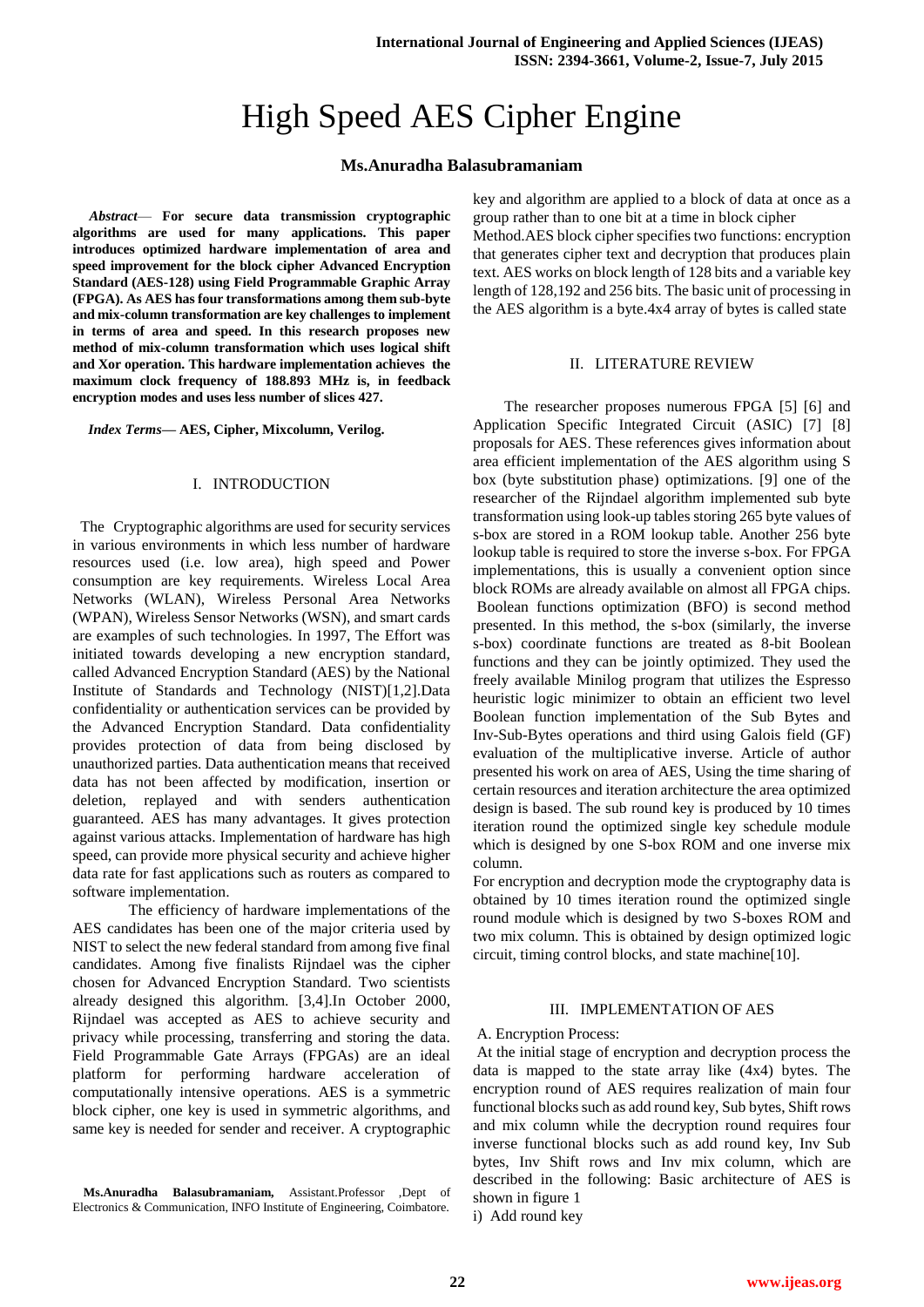- ii) Sub bytes
- iii) Shift rows
- iv) Mix column
- i) Add round key :

The add-round key takes (4x4) state byte data from encryption process and XOR's with sub-keys which are generated from key expansion unit and after tenth round encrypted data will be obtained for 128 bit data and 128 bit key. The output of add round key is given to sub-bytes.

# ii) Sub-bytes:

 In this paper the sub byte transformation is implemented using look up table based approach; storing 265 byte values of s-box are stored in a ROM lookup table. In FPGA implementations, this is suitable option since block ROMs are already available on almost all FPGA chips.

iii) Shift Rows:

This operation cyclically rotates over the one byte towards left side for second row, two bytes for third row, three bytes for fourth row and keeps the first row is unchanged. Proposed hardware implementation of the shift rows operation uses combinational logic circuits which requires simply 16 OR gates to shift 32 bits of given data whereas other implementation uses parallel shifters and multiplexers which are much complicated. Using multiplexer Shift rows can be implemented by using multiplexer by the simple enable function of registers and five 2-to-1 multiplexors of eight bits length [14].

iv) Mix column:

This operation is based on matrix multiplication of irreducible polynomial over GF  $(2^8)$ . AES

uses a characteristic 2 finite field with 8 terms which can also be called as Galois field  $GF(2^8)$ 

The AES algorithm irreducible polynomial is given in equation 1

$$
M(x) = x8 + x4 + x3 + x + 1
$$
 (1)

In the polynomial representation, multiplication in GF  $(2^8)$  is denoted by (•) which corresponds to multiplication of polynomial of degree 8. For mix-column the multiplication matrix is given as

$$
\begin{bmatrix} a0 \\ a1 \\ a2 \\ a3 \end{bmatrix} * \begin{bmatrix} 02 & 03 & 01 & 0 \end{bmatrix} \begin{bmatrix} r0 \\ r1 \\ r2 \\ r3 \end{bmatrix}
$$
 (2)

We try to multiply the rows with the column. Let's take the first, second, third and fourth row's of the matrix and multiply them with a's values.

The formula goes like this

| $R_0 = \{02.d4\}$ {03.bf} {01.5d} {01.30}       | (3) |
|-------------------------------------------------|-----|
| $R_1 = \{01.d4\} \{02.bf\} \{03.5d\} \{01.30\}$ | (4) |
| $R_2 = \{01.d4\} \{01.bf\} \{02.5d\} \{03.30\}$ | (5) |
| $R_3 = \{03.d4\} \{01.bf\} \{01.5d\} \{02.30\}$ | (6) |
|                                                 |     |

We have implemented above four rows. The key role of multiplication by  $(02)$  and  $(03)$  is important as  $\{01\}$  is basically with 1(in decimal) which ends with the original values. No special method is required to calculate them. Here we do need to convert them to binary form. The multiplication of a value by x (i.e by 02) can be obtained by converting it into binary then 1-bit left shift followed by a conditional bitwise xor with (00011011) if the leftmost bit of the original value (before the shift) is 1and pad on with 0's Here the conditional bit wise xor operation used by us is x"1B" (i.e.00011011) because the calculation GF (2m) for higher order is calculated with the help of following equation

$$
M(x) = x8 + x4 + x3 + x + 1
$$
 (7)

And equation (7) can be represented in binary as (00011011). Now for row r0 of equation (3) actual results of mathematical function are

1) {02}.{d4}:

First convert d4 to binary as  $d4=11010100$ ; then  $\{d4\}.\{02\}$  $= 1101$  0100  $<< 1$  ( $<<$ pad on with 0's is left shift,1 is the number of shift done)

 $= 1010 1000 XOR 0001 1011$  (the leftmost is a 1 before shift is behind the logic)

 $=10110011(ANS).$  (8) As the irreducible polynomial is

$$
M(x) = x^8 + x^4 + x^3 + x + 1
$$

Now the multiplication by (03) can be done with the help of (02) as suggested in book [15]. We split 03 up in its binary form as

$$
03 = 11
$$
  
= 10 XOR 01  
2) {03}.{bf}:

$$
\{03\}. \{bfbf} = \{10 \text{ XOR } 01\} \cdot \{1011 \ 1111\}
$$
\n
$$
= \{1011 \ 1111.10\} \text{ XOR } \{1011 \ 1111.01\}
$$
\n
$$
= \{1011 \ 1111.10\} \text{ XOR } \{1011 \ 1111\}
$$
\nBecause  $\{10111111\} \times 1$  [in decimal] = 1011 1111)  
\n= 011111110XOR00011011XOR1011 1111  
\n= 11011010(ANS). (9)

3) {01.5d} 4) {01.30}

Basically multiplying with 1(in decimal) to here (5d and 30) where we end up with the original values.

Only convert it into binary form as  $5d=01011101$  (10) 30=00110000 (11)

Lastly equation  $(8)$ , $(9)$ , $(10)$  and  $(11)$  are added together. Addition will be using XOR, as they are in binary form  $r0 = \{02.14\} + \{03.16\} + \{01.51\} + \{01.30\}$ =(10110011)XOR(11011010)XOR(01011101) XOR ( 0011 0000)

 $= 0000 0100 = 04$  (in Hex)

Similarly we can calculate and implement remaining three rows. Hardware architecture for mix-column is shown in figure.2. To implement above four rows for Mix-column transformation Multiplication we require logical design of shift and XOR logical gates. Same method can be implemented for inverse mix-column transformation by multiplying output of shift-rows column with fixed multiplication matrix of Mix-column where we can get first column of mix-column output. This method is more reliable and consumes less hardware as compare to Galois field multiplication and adds shift method and many other methods.

## B. Key Expansion Unit

The key expansion unit is responsible for generating keys for different rounds, which are called round keys (sub keys).

The key expansion unit consists of

- 1) R-con
- 2) Rotate word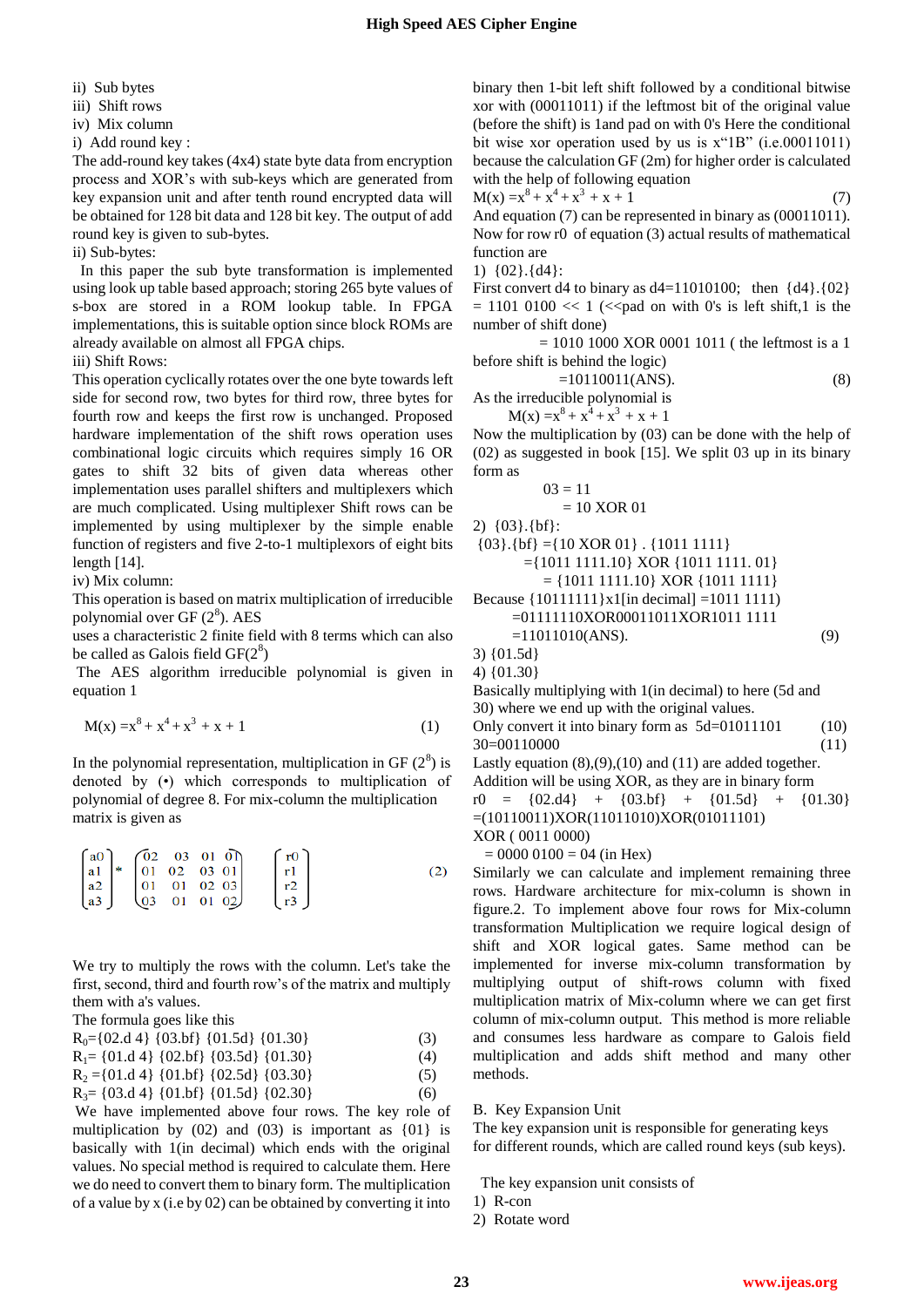# **International Journal of Engineering and Applied Sciences (IJEAS) ISSN: 2394-3661, Volume-2, Issue-7, July 2015**

## 3) Sub-bytes

The sub-keys used for encryption and decryption process for number of rounds are pre calculated and stored in a memory block in this paper.

The process of key generation for first round is- initial key- (a) the last column of initial key is rotated clockwise one step and passed through the S-box, (b) Result of (a) is XORed with first column of initial key and obtained result will be XORed with R-con for key expansion which generates the first column of first round key. This result will be XORed with second column of initial key which results second column of first round key, the same result again XORed with third column of initial key which gives third column of first round key. And the same result XORed with last round of initial key which result the last column of first round key. AES Encryption is shown in figure 3.This process is repeated for remaining columns' to generate columns' of the first round key. First round key is now treated as initial key and second round key is generated. This process continues till the generation of the tenth key. AES encryption process continues from first round to nine rounds and last round is without Mix-column transformation.

## IV. IMPLEMENTATION RESULTS

As the proposed hardware implementation of AES was simulated and synthesized with Xilinx synthesis technology and implemented on Spartan 3 XC3S1500L-4FG676. As per the test data given by NIST AES implementation is verified. The implementation results of AES shown in figure 4 .Table 1 and Table 2 represents the hardware implementation results for AES.cyclic shift method is a simple reliable and less hardware approach which improves overall performance in terms of area and speed of AES. As AES cryptographic algorithm is used for lower end applications



Fig 1: Basic Architecture of AES Encryption



Hardware Architecture of Mix column Transformation

Fig 2 : Architecture of Mix column Transformation



Fig 3: AES Encryption

TABLE 1 XILINX Spartan 3A (XC3S1500L-4FG676).

| <b>Designs</b>                                     | <b>Clk</b><br><b>Frequency</b><br>(MHz) | Area<br>(Slices) | No.of<br><b>Slices</b><br>Flip<br><b>Flops</b> | No. of<br>4 Input<br><b>LUTs</b> |
|----------------------------------------------------|-----------------------------------------|------------------|------------------------------------------------|----------------------------------|
| <b>Existing</b><br><b>AES</b><br><b>Encryption</b> | 100.099                                 | 540              | 132                                            | 1052                             |
| <b>Proposed</b><br><b>AES</b><br><b>Encryption</b> | 188.893                                 | 427              | 402                                            | 798                              |